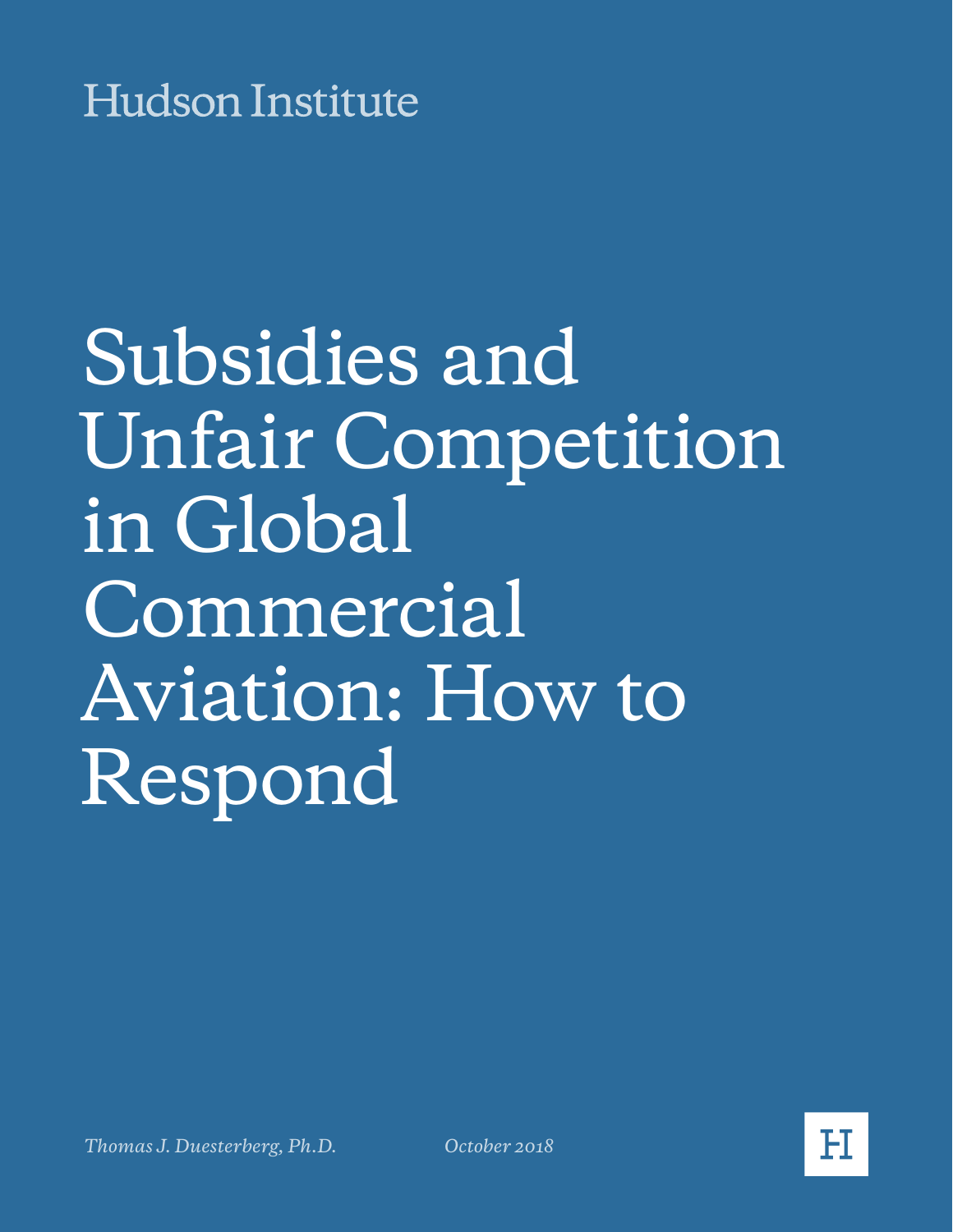Hudson Institute

# **Subsidies and Unfair Competition in Global Commercial Aviation: How to Respond**

**Thomas J. Duesterberg, Ph.D.**

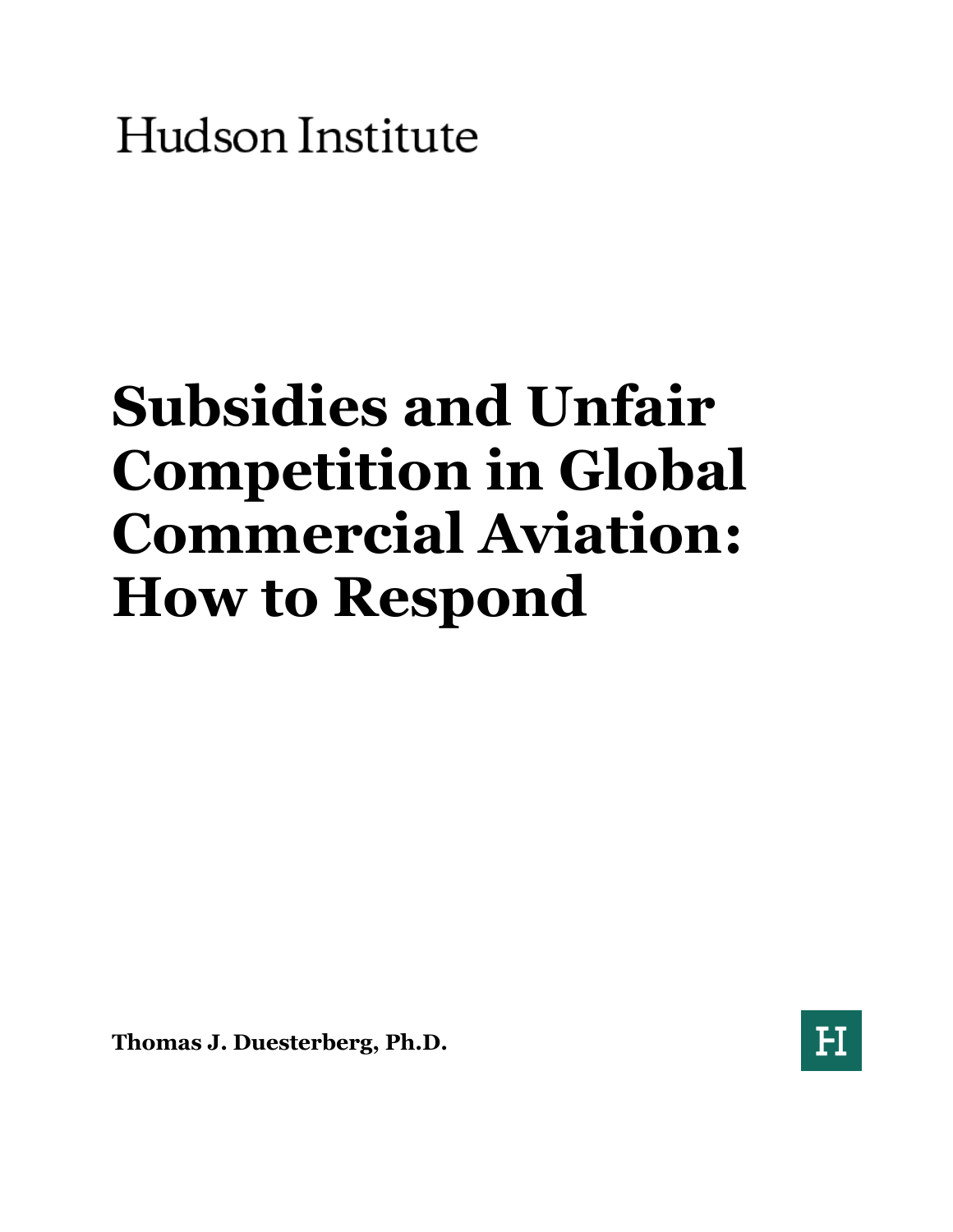© 2018 Hudson Institute, Inc. All rights reserved.

For more information about obtaining additional copies of this or other Hudson Institute publications, please visit Hudson's website, www.hudson.org.

#### ABOUT HUDSON INSTITUTE

Hudson Institute is a research organization promoting American leadership and global engagement for a secure, free, and prosperous future.

Founded in 1961 by strategist Herman Kahn, Hudson Institute challenges conventional thinking and helps manage strategic transitions to the future through interdisciplinary studies in defense, international relations, economics, health care, technology, culture, and law.

Hudson seeks to guide public policy makers and global leaders in government and business through a vigorous program of publications, conferences,policy briefings and recommendations.

Hudson Institute acknowledges support from Americans for Fair Skies in the preparation of this report.

Visit **[www.hudson.org](http://www.hudson.org/)** for more information.

#### **Hudson Institute**

1201Pennsylvania Avenue, N.W. Suite 400 Washington,D.C. 20004

P: 202.974.2400 [info@hudson.org](mailto:info@hudson.org) [www.hudson.org](http://www.hudson.org/)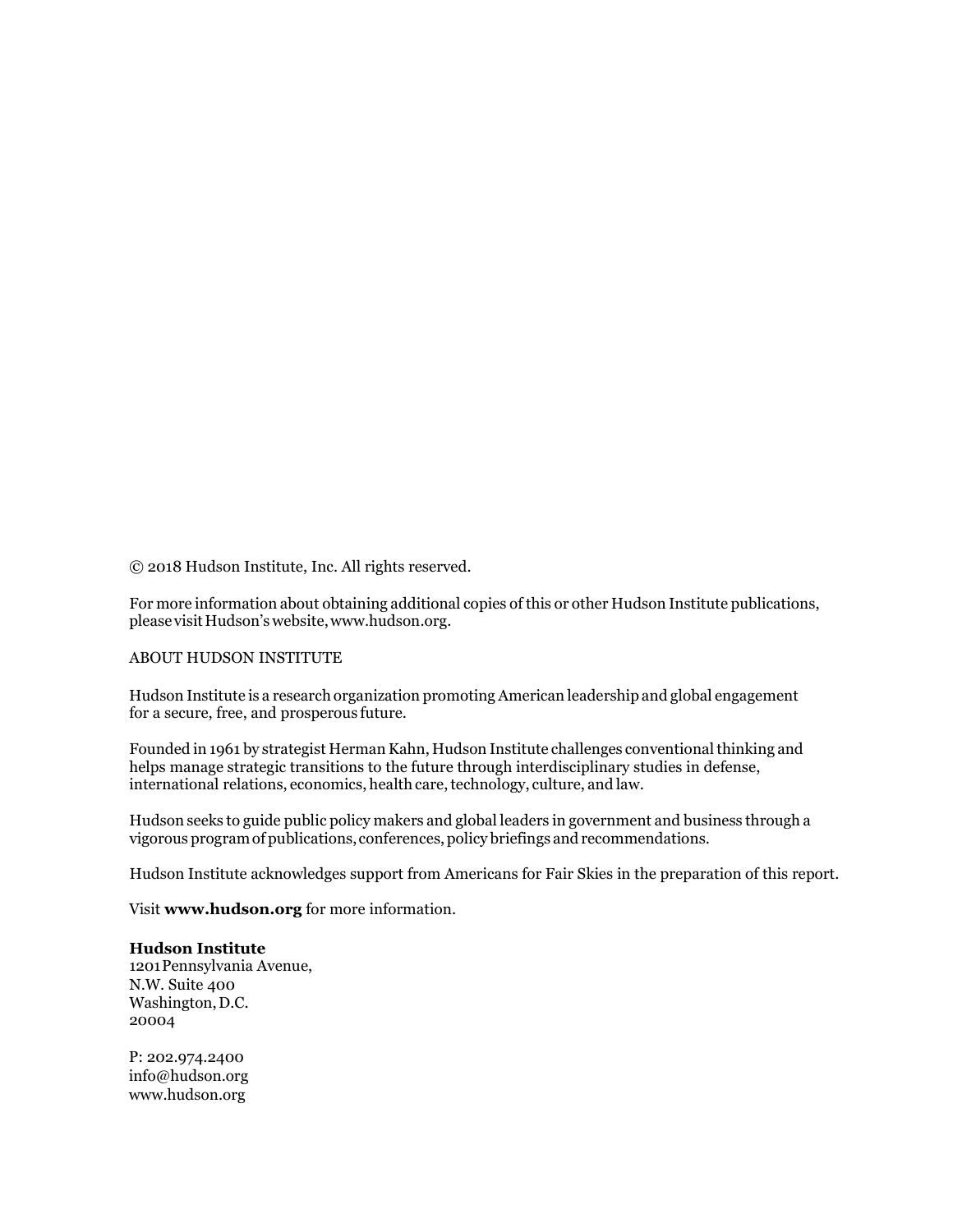#### **Executive Summary**

Commercial air passenger service is a mixed business with privately owned companies competing against state-owned enterprises (SOEs) and partially state-owned firms throughout much of the world. Because World Trade Organization (WTO) rules and those of other trade agreements do not apply to international air passenger service, a system of bilateral "Open Skies" agreements has developed in order to open markets, reduce government interference in international aviation, and facilitate efficient resolution of disputes over rates, landing rights, and general fair practices for commercial aviation. In recent years, heavily subsidized SOEs in the Persian Gulf states Qatar and the United Arab Emirates (UAE) have posed a major challenge to the maintenance of a stable Open Skies regime, however. Using tens of billions of dollars in government-provided capital not available to their overseas competitors, these SOEs have taken significant market share from established airlines in the United States, Europe, Australia, and India, for example. And subsidized SOE air carriers in China—which has no open skies agreements with the world's major industrialized nations except Australia—are beginning to raise many of the same concerns.

Earlier in 2018, the United States and the two Gulf sheikdoms concluded separate bilateral agreements intended to begin addressing this problem. Both accords mandated greater transparency in accounting by Qatari and UAE-owned air carriers so that unfair, market-distorting government subsidies would be more visible, and each agreement also included concessions from the sheikdoms about a related irritant: the proliferation of third-country stopover destinations on otherwise direct Gulf-carrier routes to and from the United States.

These accords are too new for any confident prediction to be made about how effective they will ultimately be in restoring open and fair competition to international commercial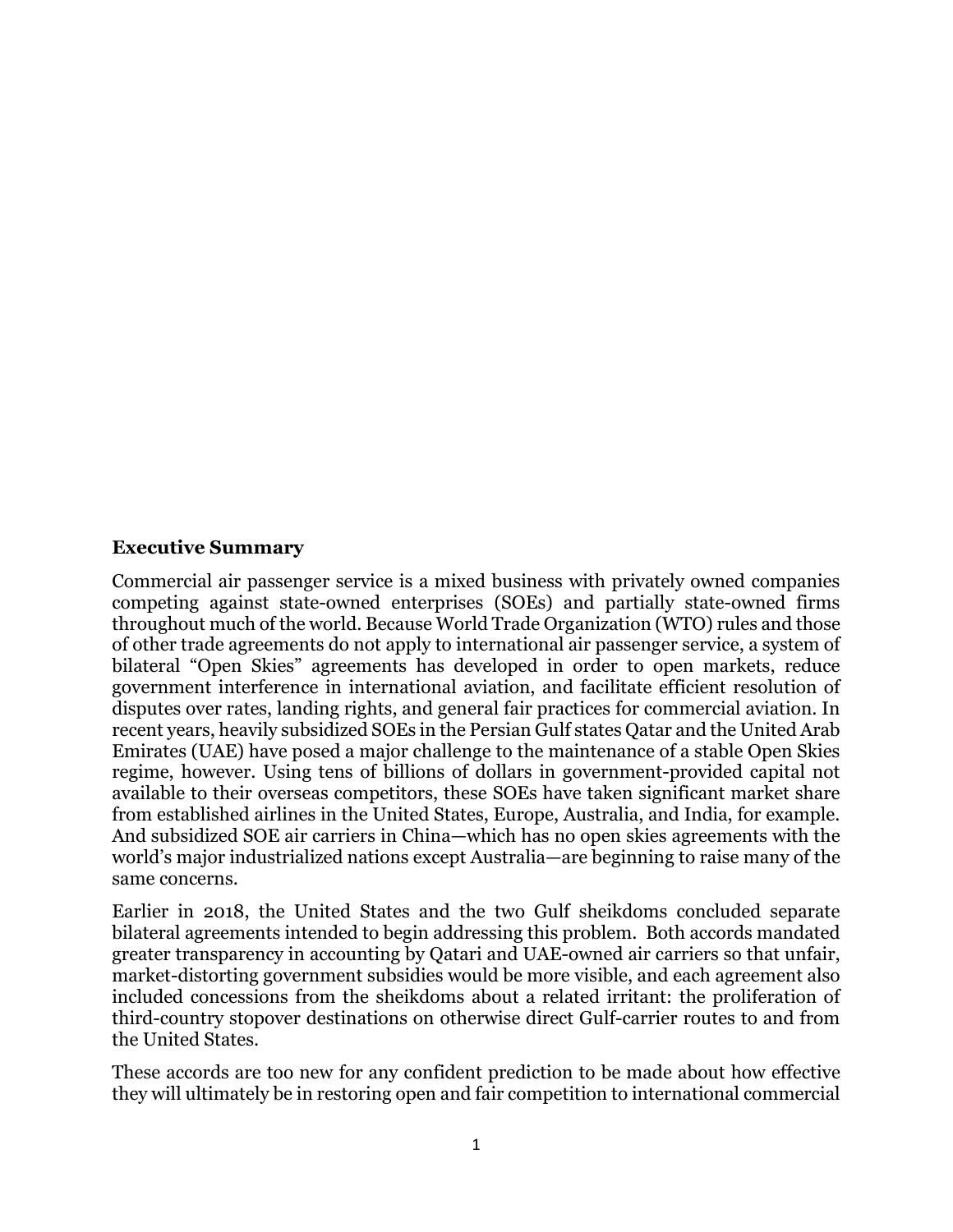aviation. The United States—and its allies in Europe and Asia, many of whose established airlines have also been hurt by subsidized SOE competition from the Persian Gulf—should remain highly vigilant until relevant data can be collected and analyzed. Qatar Airlines recently purchased the small Italian carrier Meridiana, restocked its aging fleet, rebranded the company "Air Italy," and began opening new international routes with third-country stopovers—which suggests an intention to evade the spirit of the U.S.- Qatari agreement. In the future, if the results prove disappointing, expanded use of the WTO or other trade agreements may be worth considering as a further tool to help address the problem of SOEs in general, not just those affecting the airline industry. In the meantime, however, the U.S. and its allies should vigorously pursue the guarantees of financial transparency and fair and equal opportunity to compete accorded to their domestic air carriers by the open skies system—and give cautious but serious consideration to the pursuit of additional open skies agreements with China, which currently operates outside the system's framework of rules.

## **Background**

Commercial aviation, especially in the international arena, has long been an outlier in a world increasingly characterized by open competition and lightly regulated markets. The early years of the airline industry were dominated by national champion carriers, frequently owned by national governments. The experience of the two 20<sup>th</sup> Century world wars resulted in tight control over the use of air space, and the need to plan for emergency mobilizations provided major national governments a strong incentive to keep air fleets even those privately owned—in strictly domestic hands.

Broader competition emerged after World War Two, as widening prosperity and technological advances in the jet era led to greater demand and lower costs for air travel. In the 1970s and 1980s the United States, then by far the world's largest market for air travel, deregulated its airline industry. As the European Union grew and became more market oriented, and the former Soviet bloc disintegrated and abandoned fully centralized command economies, new privately-owned airlines emerged to challenge the old system of national champion carriers and meet increasing demand.

Yet as the world's largest economies integrated and developed an elaborate system of open trade under the umbrella of what became the World Trade Organization (WTO), major elements of the older model for commercial aviation persisted. This was due in part to issues of air-space sovereignty and a continuing felt need to preserve national fleets. Commercial aviation, like most service industries, has never been included in the WTO system of disciplines for cross-border trade, and most countries still require majority domestic ownership of commercial passenger service providers.[1](#page-4-0) As a result, the

<span id="page-4-0"></span><sup>1</sup> Certain service-sector industries—like finance—have indeed been covered by important recent regional accords like the Transpacific Partnership (TPP). TPP also included specific disciplines for express air delivery services but continued to exclude coverage of commercial passenger aviation altogether. See Chapter 10 of the TPP text at [https://ustr.gov/sites/default/files/TPP-Final-Text-Cross-Border-Trade-in-](https://ustr.gov/sites/default/files/TPP-Final-Text-Cross-Border-Trade-in-Services.pdf)[Services.pdf](https://ustr.gov/sites/default/files/TPP-Final-Text-Cross-Border-Trade-in-Services.pdf)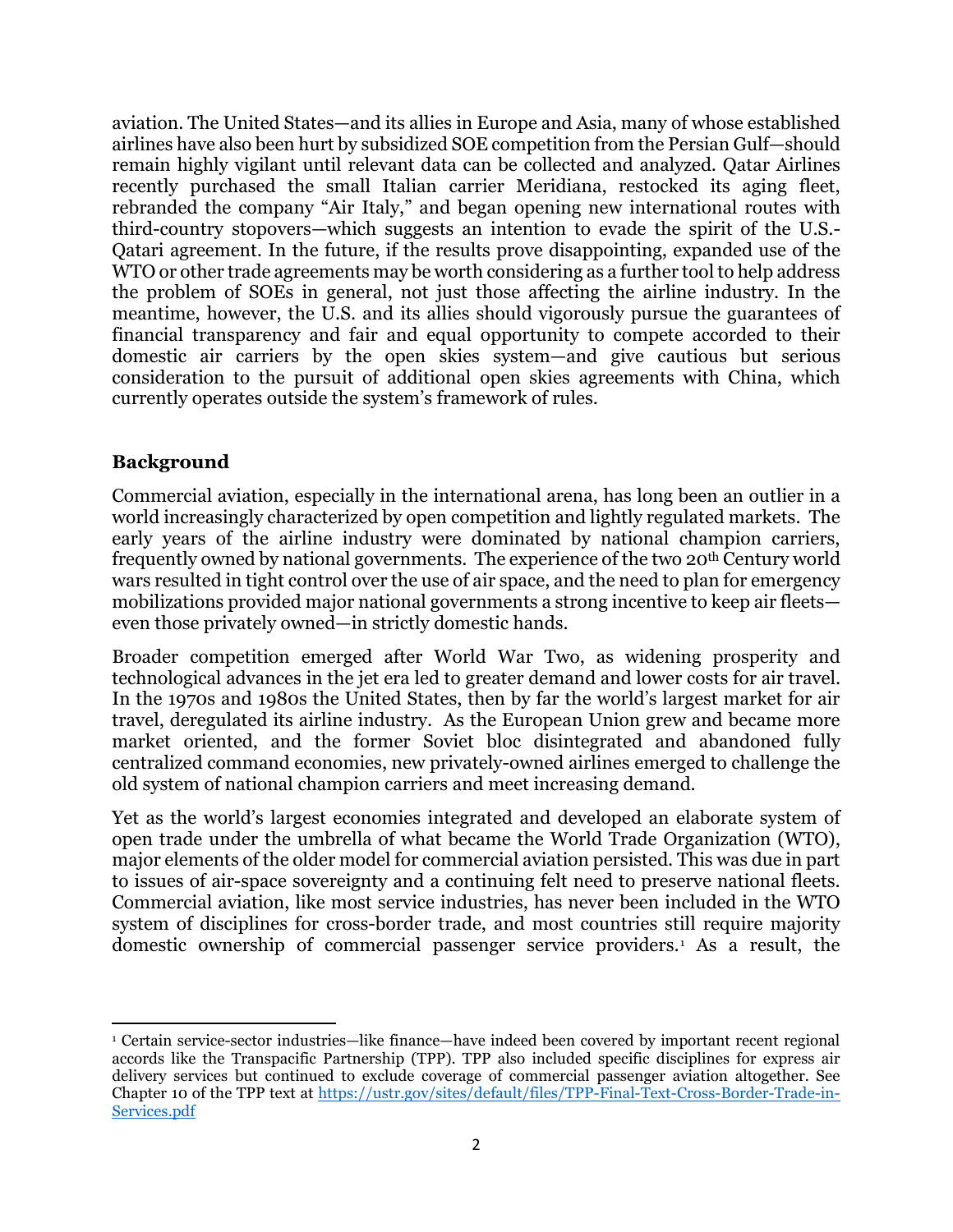international air market is now a mixed one, with many state-owned enterprises (SOEs) competing against mixed public-private and fully private entities.[2](#page-5-0)

Figure 1 provides data on the huge increase in passenger traffic in recent decades. Traffic has grown by well over 200 percent since 2004.



To accommodate and facilitate the growing industry and the enormous increase in both international passenger and cargo traffic, especially after deregulation began in the 1970s, a complex series of bilateral and sometimes regional "Open Skies" agreements began to proliferate. With origins dating back to the Chicago Convention of 1944, the same year that the Bretton Woods agreement created the foundations for the post-war liberal trading system, these Open Skies texts were (and remain) agreed upon sets of rules by which mutually beneficial rights for establishing air services between signatories can be secured.[3](#page-5-1) They also allow for flexibility in setting schedules, rates, and capacity (passenger and cargo alike), and for non-discriminatory treatment of carriers from each side.

<span id="page-5-0"></span><sup>2</sup> About one-half of the countries with which the United States has Open Skies agreements have publiclyowned air carriers. See the full transcript of a May 2018 Hudson Institute conference on problems with Open Skies agreements at [https://www.hudson.org/research/14362-full-transcript-are-gulf-state-airlines](https://www.hudson.org/research/14362-full-transcript-are-gulf-state-airlines-taking-unfair-advantage-of-open-skies-agreements)[taking-unfair-advantage-of-open-skies-agreements](https://www.hudson.org/research/14362-full-transcript-are-gulf-state-airlines-taking-unfair-advantage-of-open-skies-agreements)

<span id="page-5-1"></span><sup>3</sup> See Congressional Research Service, "International Air-Service Controversies: Frequently Asked Questions," Washington, May 4, 2015, at [https://search.yahoo.com/search?p=international+air](https://search.yahoo.com/search?p=international+air-service+cpmtrpversoes%3A+frequently+asked+questions&fr=yset_widemail_chr_win&type=default)[service+cpmtrpversoes%3A+frequently+asked+questions&fr=yset\\_widemail\\_chr\\_win&type=default.](https://search.yahoo.com/search?p=international+air-service+cpmtrpversoes%3A+frequently+asked+questions&fr=yset_widemail_chr_win&type=default) 

For more historical perspective, especially for the purposes of this paper on Middle Eastern carriers, see Mark Gerchick, "The Rise of the Aerostate: US Carriers Scrabble as Persian Gulf Rivals Emerge," *Washington Post,* April 30, 2016.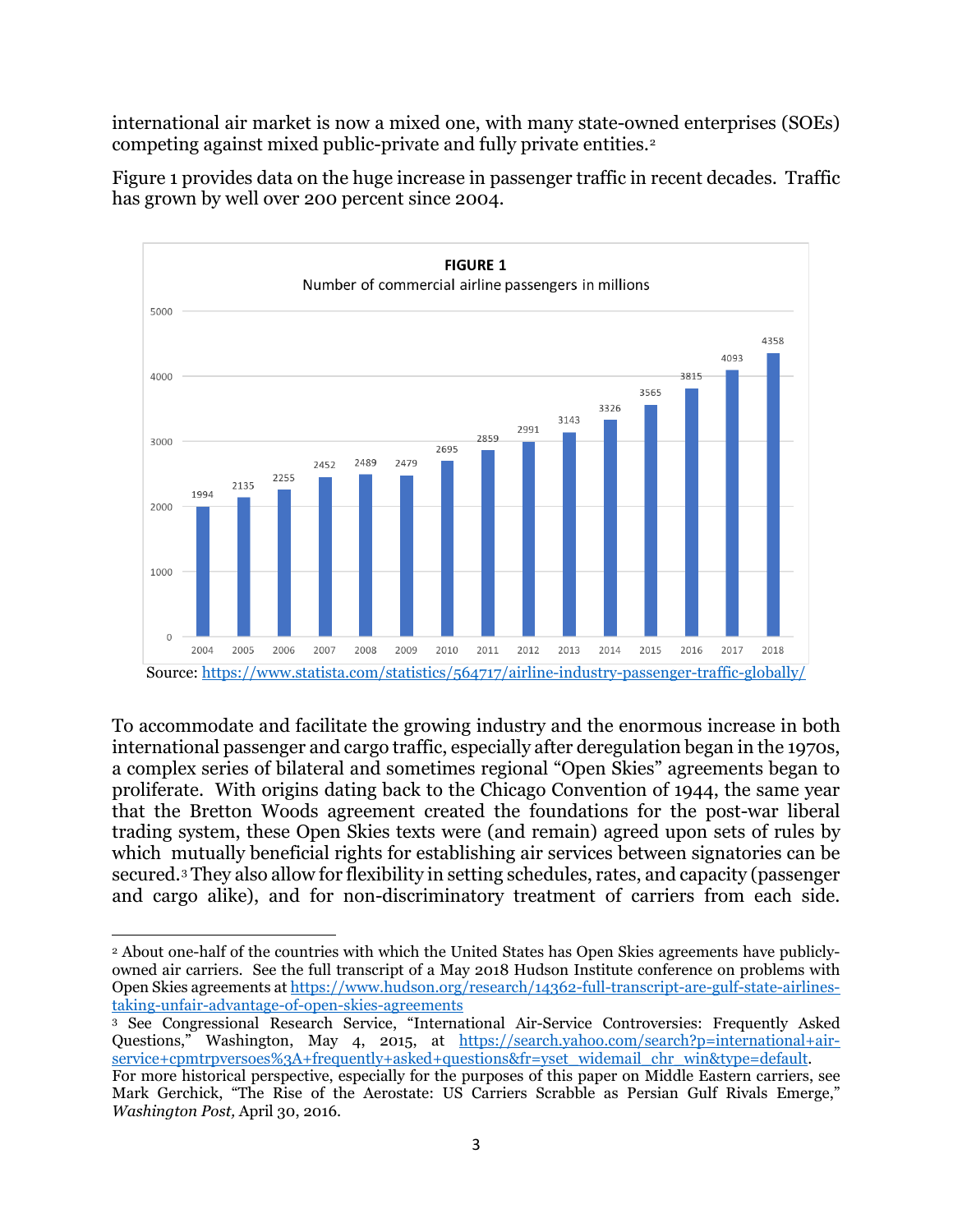Importantly they require that: "Each Party shall allow a fair and equal opportunity for the designated airlines to compete" on generally accepted commercial grounds where regulation and access to support services are concerned.

The United States has Open Skies agreements with more than 120 partners, negotiated by the Departments of Transportation and State. They are executive agreements not subject to approval by Congress, which otherwise has constitutional authority over international trade. They provide legal certainty for the terms of commerce, including for air cargo services, while avoiding tedious negotiations over each and every change in route structures or numbers of landing slots for each airport pair served. Such agreements are of enormous benefit to both the airlines and their passengers. Brookings Institution economists Clifford Winston and Jia Yan estimate passenger benefits alone of \$4 billion per year from Open Skies agreements.[4](#page-6-0)

### **Distortions in Commercial Aviation Markets and Impacts on U.S. Carriers**

In recent decades the biggest threat to the generally open, market-oriented international air services markets has come from the new and dynamic Middle Eastern airlines: Emirates Airline, Etihad Airways, and Qatar Airways (the "Middle East 3" or "ME3"). Founded in 1985, Emirates is the world's largest airline *by capacity*, although by no means the largest in terms of *revenue*. Etihad built its passenger traffic to 14 million per year by 2014, growing by 24 percent in 2014 alone.[5](#page-6-1) Each ME3 carrier is building enormous new fleets of the most modern, largely widebody aircraft for competitive use in their central hubs on the Persian Gulf. These hubs are within eight hours flying time from 80 percent of the world's population. By 2017 Emirates and Etihad had 228 Boeing aircraft in their fleets and orders for another 300 on the books.<sup>[6](#page-6-2)</sup> Emirates also has 101 Airbus A380 planes, which carry up to 500 passengers, in their fleet and another 77 on order.[7](#page-6-3) Etihad has 66 Airbus airliners in their fleet and another 62 or order.[8](#page-6-4) The government of Dubai—at a cost of approximately \$32 billion—is building out what it claims will be the world's largest passenger airport to handle more than 200 million passengers per year and service 100 Airbus A380s simultaneously[.9](#page-6-5) These investments are designed to continue building traffic from large and lucrative markets like the United States, Europe, and Asia. In 2006 Emirates flew to only one U.S. hub but had expanded that number to 13 by 2016.

The growth of the ME3 and the airports and other infrastructure that support them, according to forensic accounting work prepared for the Partnership for Open and Fair

<span id="page-6-0"></span><sup>4</sup> See Clifford Winston and Jia Yan, "Open Skies: Estimating Travelers' Benefits from Free Trade in Airline Services," *American Economic Journal: Economic Policy 2015,* 7(2), pp. 370-414. <http://dx.doi.org/10.1257/pol.20130071>

<span id="page-6-1"></span><sup>5</sup> "International Air Services Controversies," p. 3. See also International Air Transport Association, *World* 

<span id="page-6-2"></span><sup>&</sup>lt;sup>6</sup> See Ambassador Yousef Al Otaiba, "Open Skies is a Win-Win Deal for the UAE and the US," Pak Republican Council, 2017. [https://pakrepublican.wordpress.com/2017/11/02/open-skies-is-a-win-win](https://pakrepublican.wordpress.com/2017/11/02/open-skies-is-a-win-win-deal-for-the-uae-and-the-u-s-op-ed-by-ambassador-yousef-al-otaiba/)[deal-for-the-uae-and-the-u-s-op-ed-by-ambassador-yousef-al-otaiba/](https://pakrepublican.wordpress.com/2017/11/02/open-skies-is-a-win-win-deal-for-the-uae-and-the-u-s-op-ed-by-ambassador-yousef-al-otaiba/)

<span id="page-6-3"></span><sup>7</sup> See [https://www.emirates.com/media-centre/emirates-orders-36-a380s-worth-us-16-billion#](https://www.emirates.com/media-centre/emirates-orders-36-a380s-worth-us-16-billion)

<span id="page-6-4"></span><sup>8</sup> See<https://www.etihad.com/en/about-us/corporate-profile/our-fleet/>

<span id="page-6-5"></span><sup>9</sup> International Air Services Controversies, p. 3.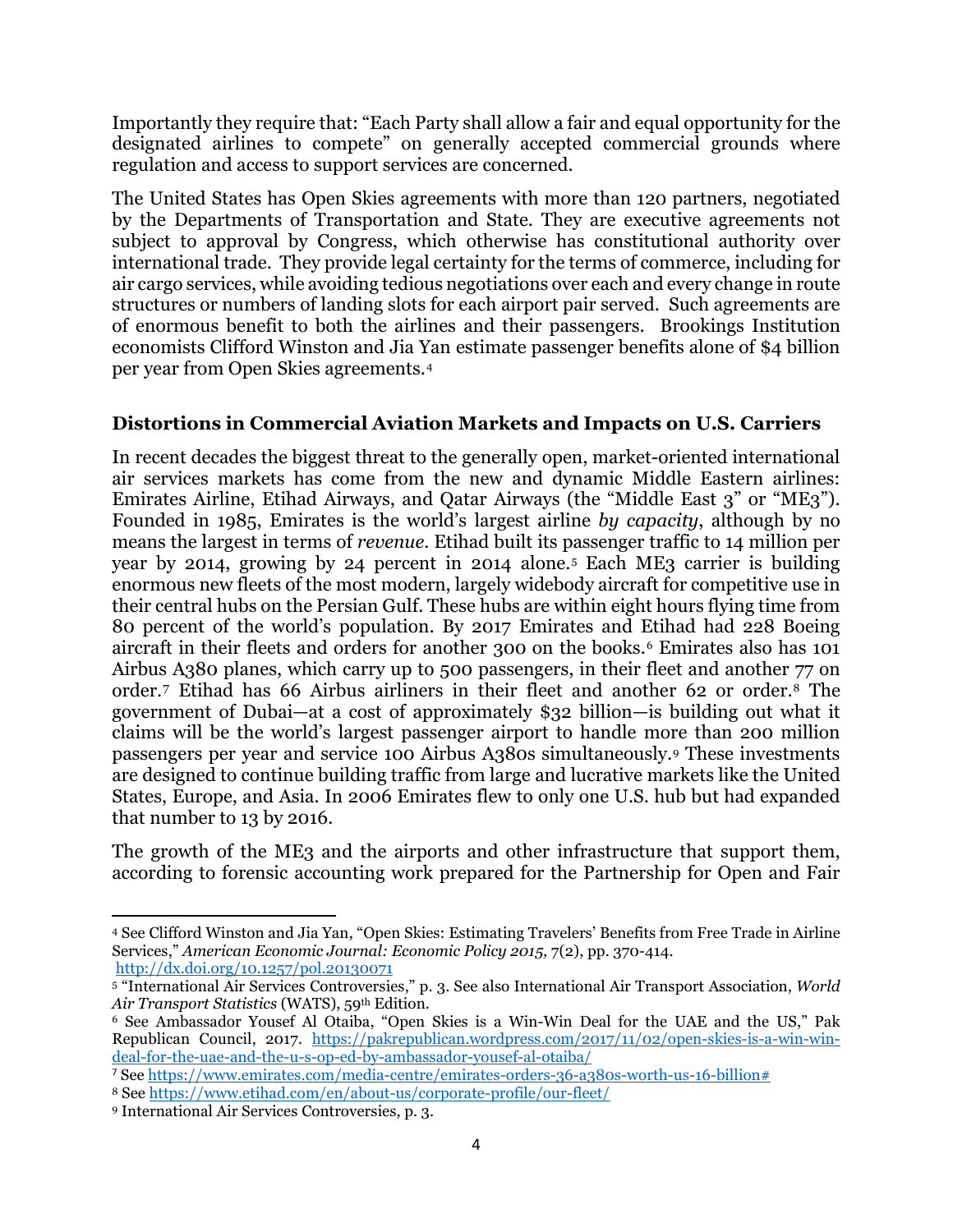Skies (the "Partnership," whose members are United, Delta and American Airlines as well as several pilot and flight attendant associations, and the airline division of the Teamsters), has been made possible in large part by substantial government subsidies from the oil kingdoms of Qatar and the UAE.[10](#page-7-0) Total cash or in-kind subsidies of around \$48 billion through 2015—along with about \$4 billion in indirect benefits like belowmarket-rate jet fuel—have allowed the ME3 to achieve a ten-fold increase in daily passenger seats since 2001. In the U.S.-Dubai market, ME3 passenger seats on a daily basis increased by 435 percent since 2008, but total bookings remained basically flat. The result was a loss of market share for the three largest U.S. carriers, United, American, and Delta. As we will see in the next section, European carriers were even harder hit by the new competition. It is worth noting too that the ME3 do not pay income taxes, which in a market-oriented world is another form of subsidy.[11](#page-7-1) In the United States, airline firms pay both income taxes and a substantial share of the cost of any expanded or modernized public infrastructure.

United, American, Delta, and their European counterparts (the continent's "big three" carriers Lufthansa, AirFrance/KLM, and British Airways parent IAG) remain the world's largest airlines *by revenue* and continue to operate the world's largest fleets by number of aircraft. The two major U.S. express air cargo firms, UPS and FedEx, rank in the top three in the world while Emirates has grown into the number two slot.[12](#page-7-2)

Table 1 illustrates the loss of passenger market share by U.S. carriers for traffic between the United States and Middle East from 2005 to 2017. The bump in share observed for 2010-12 is likely due to recovery from an overall slowdown in international passenger demand during and after the great recession.



**Table 1: US Share of Passenger Market, US-Mideastern Region**

Source: U.S. Department of Transportation, *U.S. International Air Passenger and Freight Statistics* reports, [December 2007,](https://www.transportation.gov/sites/dot.gov/files/docs/US%20International%20Air%20Passenger%20and%20Freight%20Statistics%20Report%20for%20December%202007.pdf) [December 2012,](https://www.transportation.gov/sites/dot.dev/files/docs/US%20International%20Air%20Passenger%20and%20Freight%20Statistics%20Report%20for%20Dec%202012.pdf) and [December 2017.](https://www.transportation.gov/sites/dot.gov/files/docs/mission/office-policy/aviation-policy/311371/us-international-air-passenger-and-freight-statistics-december-2017_0.pdf)

<span id="page-7-0"></span><sup>10</sup> See "Restoring Open Skies: The Need to Address Subsidized Competition from State-Owned Airlines in Qatar and the UAE," 2015[. www.openandfairskies.com/subsidies.](http://www.openandfairskies.com/subsidies)<br><sup>11</sup> Gerchick, "Rise of the Aerostate,"

<span id="page-7-2"></span><span id="page-7-1"></span><sup>12</sup> See WATS, supra note 5.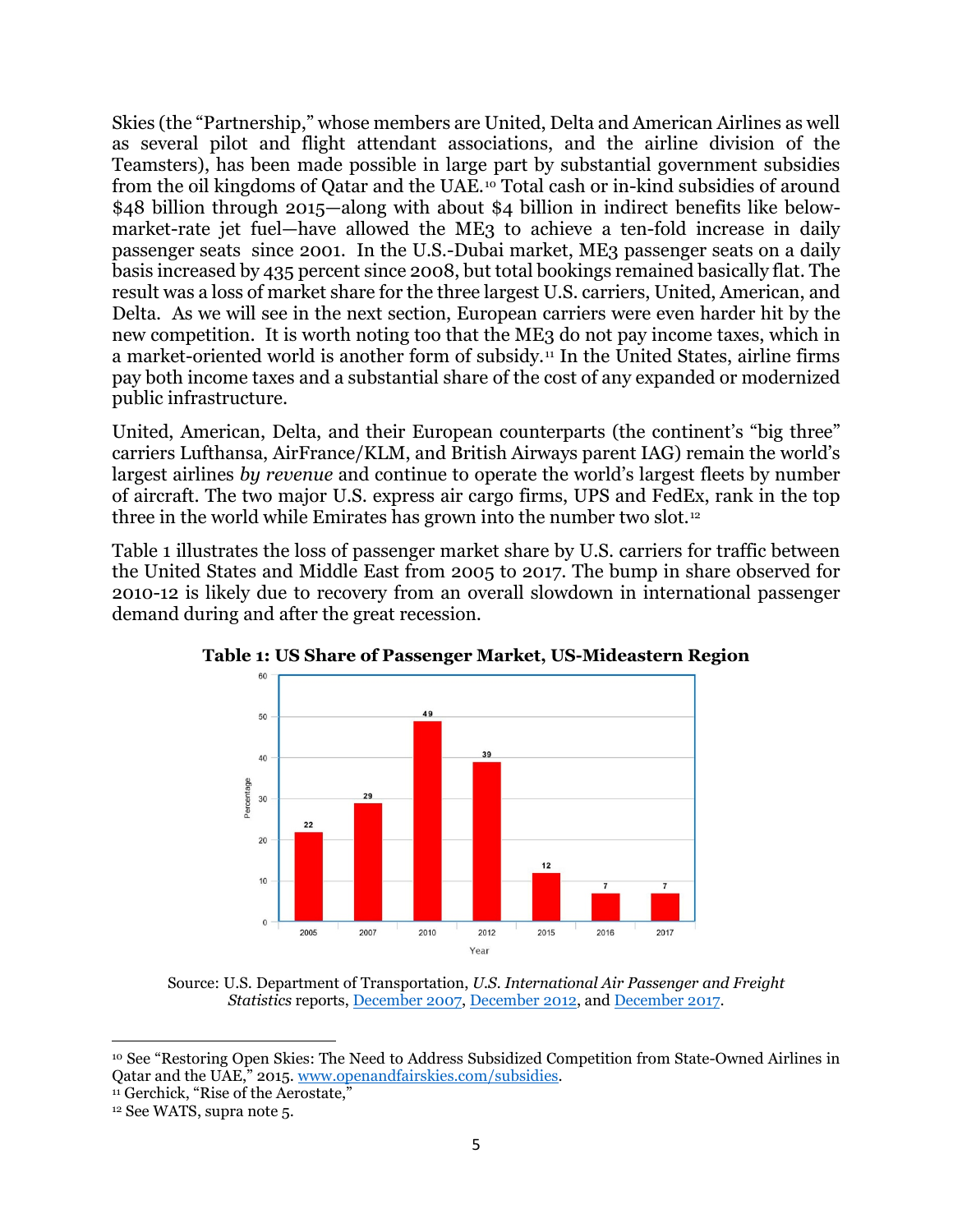The United States also lost overall international market share in passenger traffic during the same period. U.S. carriers sold 54 percent of all international seats to and from the United States in 2007, and 58 percent in the post-recession year 2012, but only 48 percent in 2017.[13](#page-8-0) As we shall see in the next section, competition from SOEs in China and other nations also contributed to loss of market share by U.S. carriers.

Additionally, ME3 airlines contributed to lost business for U.S. carriers in the growing U.S.-India market, according to data compiled by the Partnership. Gulf airlines have exploited government subsidized service—and government-funded upgrades to their already geographically convenient hubs—to grow their market share for U.S.-India passenger travel from 8 percent in 2008 to 46 percent in 2016. U.S. carriers simultaneously lost around one-third of their passengers between the United States and India.[14](#page-8-1)

The situation is arguably even worse for the European airline industry. The ME3 have substantially expanded flights and capacity to Europe and Asia over the last two decades. Moreover, they have started to capture traffic between Europe and the United States to Asia by offering connections to each destination through European hubs like Heathrow and Malpensa (Milan) airports. In 1998 the European big three ranked first, second, and third in terms of passenger seats available between the Europe/Middle East zone and Asia. But by 2016 Emirates alone offered more seats than the big three combined, and Qatar and Etihad ranked second and third. Between 2008 and 2016 the big three lost onethird of their market share between Europe and Asia, while the ME3 more than doubled its share. In 2016 the ME3 captured 29 percent of this market compared to 25 percent for the big three.[15](#page-8-2) Figure 2 shows the growth in bookings between Europe and Asia from 2008 to 2018. The big three lost 8.5 percent in bookings during this period while the ME3 grew by more than 200 percent.

<span id="page-8-1"></span>

<span id="page-8-0"></span><sup>13</sup> See U. S. Department of Transportation, "US International Passenger and Freight Statistics Report," 2005-2017. [https://www.transportation.gov/policy/aviation-policy/us-international-air-passenger-and](https://www.transportation.gov/policy/aviation-policy/us-international-air-passenger-and-freight-statistics-report)[freight-statistics-report](https://www.transportation.gov/policy/aviation-policy/us-international-air-passenger-and-freight-statistics-report)<br><sup>14</sup> Partnership for Open and Fair Skies, "Presentation," www.openandfairskies.com/subsidies

<span id="page-8-2"></span><sup>&</sup>lt;sup>15</sup> See Partnership for Open and Fair Skies, "Restoring Open Skies: Addressing Subsidized Competition from State-Owned Airlines in Qatar and the UAE," (Washington, 2018). Europe is defined as the 28 members of the European Union plus Switzerland, Norway and Iceland.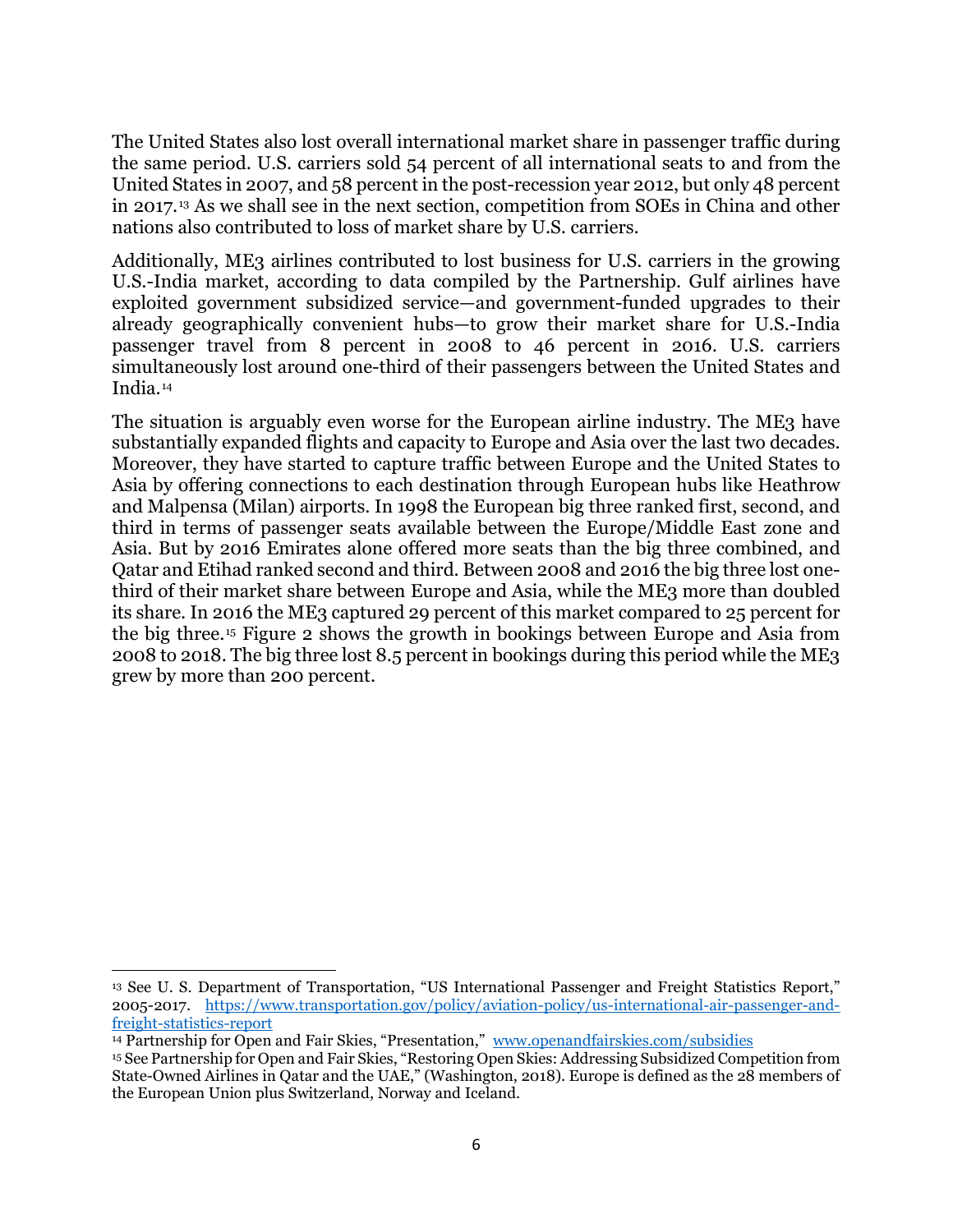

#### **Figure 2: Growth in Bookings Between Europe and Asia Relative to 2008**

Source: Partnership for Open and Fair Skies; Marketing Information Data Tapes (MIDT). Europe defined as the 28 members of the European Union plus Switzerland, Norway, and Iceland.

European carriers have been affected more than those in the United States by competition from the Middle East. Other established carriers, like Quantas, have also seen a drastic drop in their business as the ME3 expands to Asia. Figure 3 shows the rapid expansion in capacity by the Gulf airlines over the last two decades relative to competitors from major regions around the world. (In the following section of this paper we will see that the ME3 is now more aggressively targeting the United States.)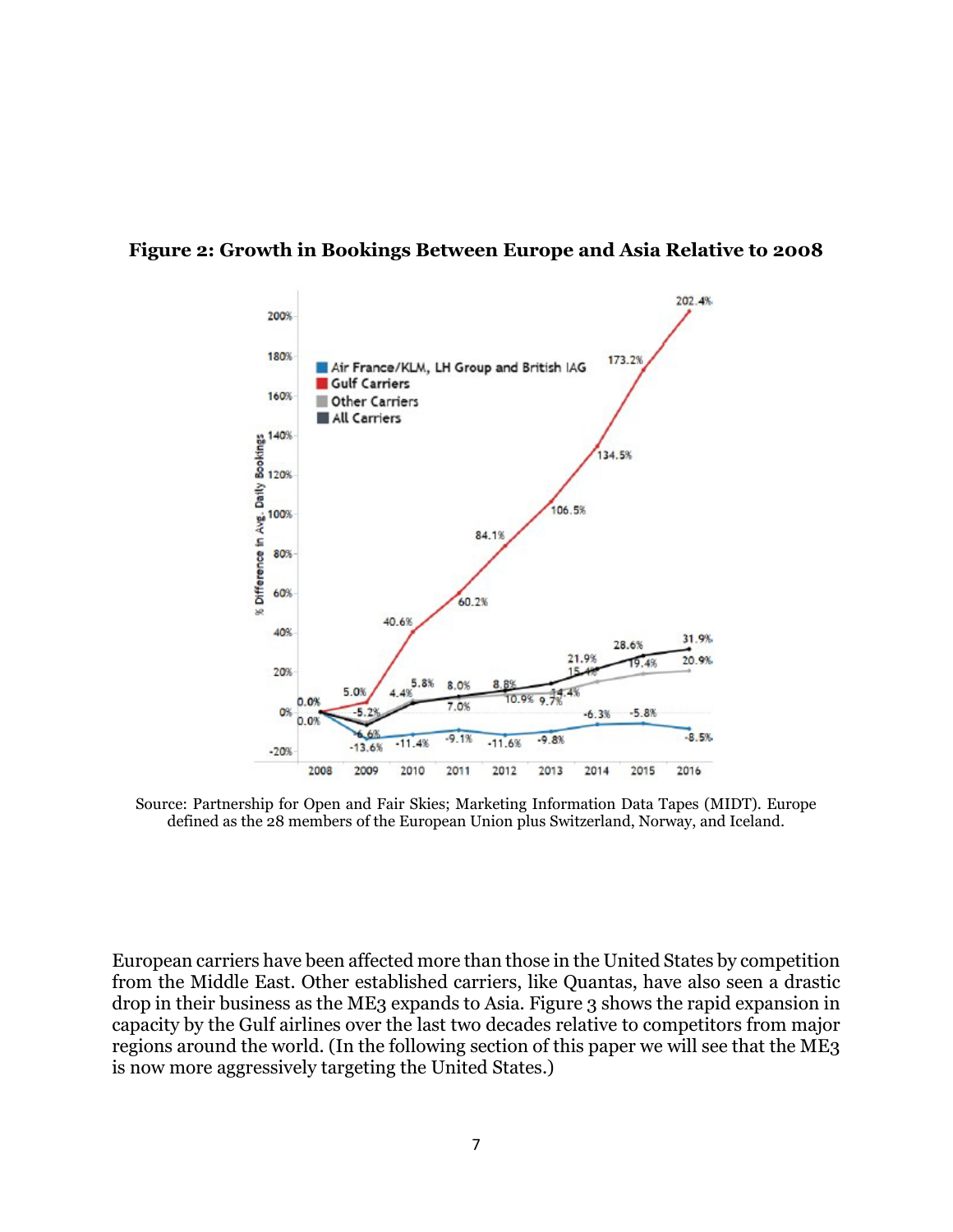#### **Figure 3: Expansion of Capacity by the ME3, 1997-2017 (Average Daily Seats by Gulf Carriers from Region)**



Sources: Partnership for Open and Fair Skies; OAG and Emirates website. Europe defined as in Figure 2.

Gulf State-owned carriers are not the only SOEs leveraging heavy (and so far largely undisclosed) government subsidies to rapidly expand their share of the global passenger aviation market, of course. China's airlines have built dramatic new capacity to meet the local and international travel needs of its growing economy and middle class. Measured by number of passengers flown (using 2016 data), China Southern and China Eastern airlines now rank sixth and seventh in the world and measured by total miles flown both are among the world's top ten. China Southern and a third Chinese SOE, Air China, also now rank about the world's top ten carriers by passenger-distance measures, indicating their entry into especially valuable long-haul international markets.[16](#page-10-0) China is very likely

<span id="page-10-0"></span><sup>16</sup> See WATS, supra note 5.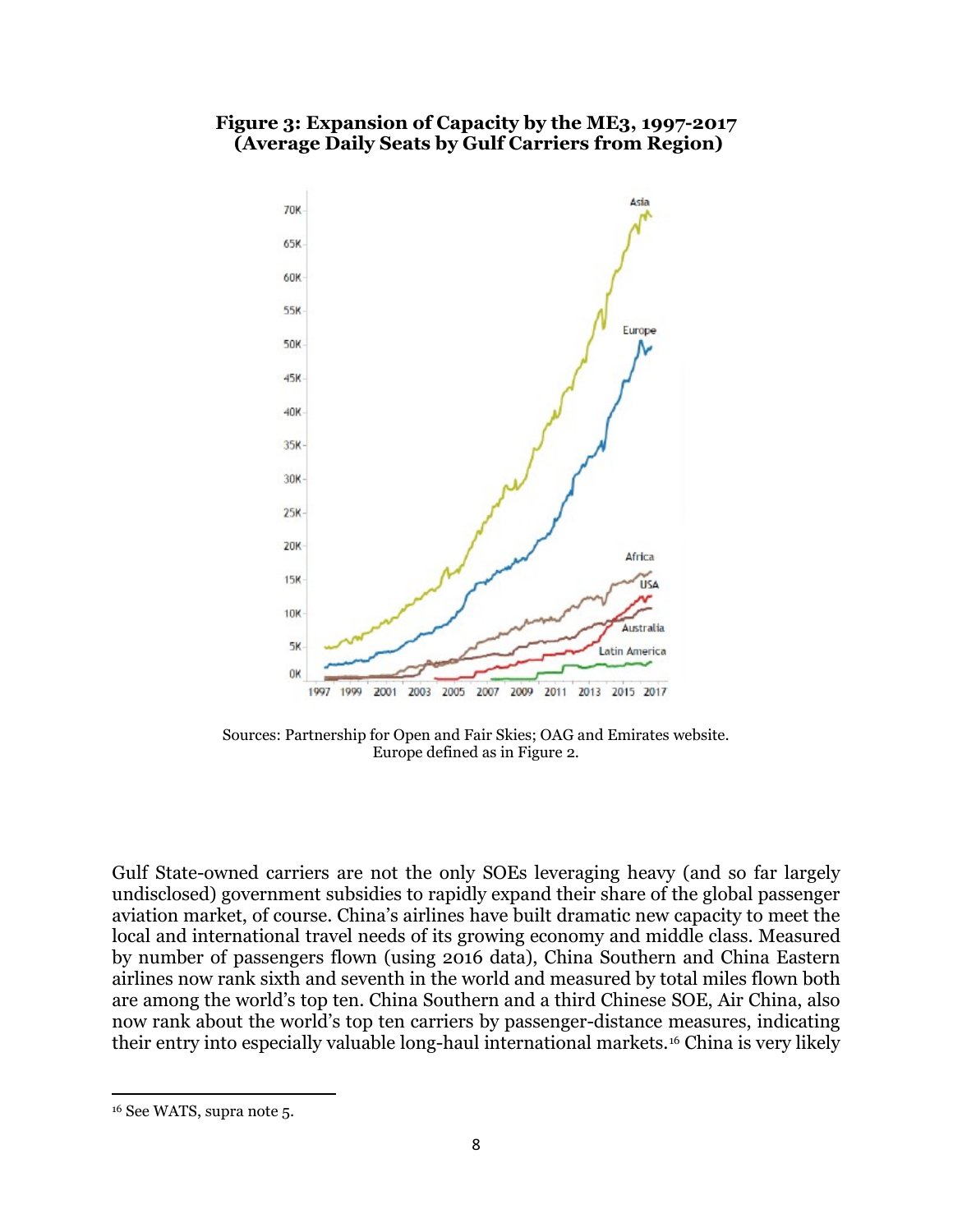to become the world's largest air transport market in the near future.[17](#page-11-0) And U.S. carriers have already begun to lose market share on China-U.S. routes. They now account for just 38 percent of passenger traffic on these routes, as Table 2 illustrates.



**Table 2: US Airlines Market Share in US-China Routes, 2005-17**

China's three largest airlines have grown their passenger numbers by 70 percent since 2010. They increased the capacity of their flights between the United States and China to 61 percent of total two-way capacity in the same time frame. Chinese airlines are even starting to take business from the ME3. "It is natural to expect China's carriers to eclipse those from the Gulf," says Will Horton of CAPA, an industry consultancy.[18](#page-11-1) There is evidence of two types of subsidy helping propel this rapid growth. Tight capacity limits on many intra-China routes drive up prices and profits. And direct subsidies from local Chinese government agencies to build service to and from foreign destinations—and second-tier domestic cities like Chengdu, Xian, or Harbin—are common. One study has calculated that direct subsidies account for half the profits earned by China's four mainland-based international carriers.[19](#page-11-2)

Source: U.S. Department of Transportation, *U.S. International Air Passenger and Freight Statistics* reports, [December 2007,](https://www.transportation.gov/sites/dot.gov/files/docs/US%20International%20Air%20Passenger%20and%20Freight%20Statistics%20Report%20for%20December%202007.pdf) [December 2012,](https://www.transportation.gov/sites/dot.dev/files/docs/US%20International%20Air%20Passenger%20and%20Freight%20Statistics%20Report%20for%20Dec%202012.pdf) and [December 2017.](https://www.transportation.gov/sites/dot.gov/files/docs/mission/office-policy/aviation-policy/311371/us-international-air-passenger-and-freight-statistics-december-2017_0.pdf)

<span id="page-11-0"></span><sup>17</sup> See Jon Ostrower, "China to Overtake the US as World's Largest Air Travel Market," *CNN Money,* October 27, 2017.

<span id="page-11-1"></span><https://money.cnn.com/2017/10/27/news/china-biggest-air-travel-market-iata-forecast/index.html> <sup>18</sup> *Economist,* "Chinese Carriers are the new Disrupters in Air Travel," April 5, 2018. [https://www.economist.com/business/2018/04/05/chinese-carriers-are-the-new-disrupters-in-air](https://www.economist.com/business/2018/04/05/chinese-carriers-are-the-new-disrupters-in-air-travel)[travel](https://www.economist.com/business/2018/04/05/chinese-carriers-are-the-new-disrupters-in-air-travel)

<span id="page-11-2"></span><sup>19</sup> Bloomberg News**,** "China's Airlines Fly the World Riding on \$1.3 Billion Subsidies," December 21, 2017. [https://www.bloomberg.com/news/articles/2017-12-21/china-s-airlines-fly-the-world-riding-on-1-3](https://www.bloomberg.com/news/articles/2017-12-21/china-s-airlines-fly-the-world-riding-on-1-3-billion-subsidies) [billion-subsidies](https://www.bloomberg.com/news/articles/2017-12-21/china-s-airlines-fly-the-world-riding-on-1-3-billion-subsidies)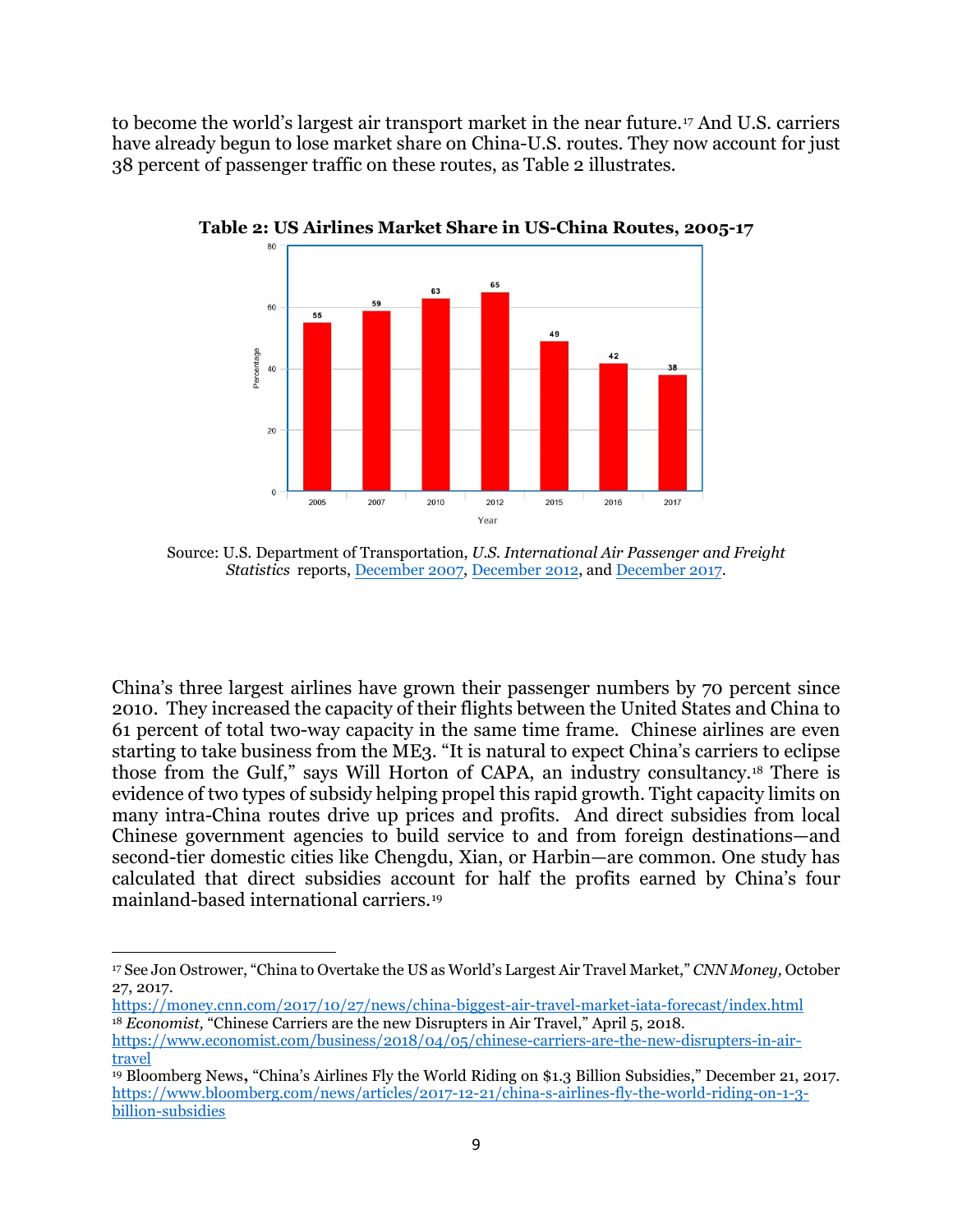As noted at the outset, the United States does not have a full Open Skies agreement with China and is embroiled in a series of increasingly consequential, broader trade disputes with the Middle Kingdom. This makes any potential agreement to liberalize air travel highly unlikely in the near-term future.<sup>[20](#page-12-0)</sup>

#### **Responses to Subsidized Competition by State-Owned Enterprises: Two Steps Forward and One Step Back**

The United States has taken the lead in challenging subsidized competition from the ME3, utilizing the Open Skies agreements with Qatar and the United Arab Emirates. Article 11 of the U.S.-UAE text states clearly that "Each Party shall allow a fair and equal opportunity for the designated airlines of both Parties to compete."[21](#page-12-1) A white paper commissioned by the Partnership for Open and Fair Skies substantiates claims of massive government subsidies to the ME3 carriers over the last two decades, cumulatively totaling more than \$50 billion.<sup>[22](#page-12-2)</sup> The acquisition of the world's largest fleets of new, long-distance, widebody aircraft and the construction of massive new airports (Qatar's Hamad airport is five times the size of Chicago's O'Hare) are among the results of direct and indirect subsidies. In a highly competitive global marketplace, with a business model characterized by very thin, single-digit profit margins, government support of such scale bends the balance heavily in favor of the ME3. Both the top three U.S. carriers and their labor unions support the charge of unfair competition.<sup>[23](#page-12-3)</sup>

The Trump administration took up the case for challenging the ME3 in a September 14, 2017 interagency meeting led by the White House and the Departments of State and Transportation.[24](#page-12-4) A decision was taken to use Article 15 of the Open Skies agreements to "take action to address the unfair behavior of the Gulf carriers" and to "seek disciplines on subsidies, transparency, and state-owned enterprises." The Administration also sought to secure specific commitments from the UAE and Qatar to freeze the opening of new services involving passengers picked up in third countries on flights between the U.S. and the Gulf states. (These are known as "5th freedom" rights in the Open Skies system.)

Subsequent negotiations with the two Gulf states resulted in 2018 agreements touted by the U.S. side as major steps forward on the problem of subsidies. The Qatar agreement was announced on January 30 at the U.S. State Department, with Defense Secretary Jim Mattis present, presumably to underscore the ongoing interest of defense planners in the importance of maintaining a vibrant and substantial commercial airline fleet for any

<span id="page-12-0"></span><sup>20</sup> Some disagree with this assessment. See Centre for Aviation, "US-China Open Skies: A Window in 2019— Alignment of Airline Partnerships & Airport Infrastructure," April 29, 2017.

[https://centreforaviation.com/analysis/reports/us-china-open-skies-window-in-2019-with-alignment-of](https://centreforaviation.com/analysis/reports/us-china-open-skies-window-in-2019-with-alignment-of-airline-partnerships--airport-infrastructure-340603)[airline-partnerships--airport-infrastructure-340603](https://centreforaviation.com/analysis/reports/us-china-open-skies-window-in-2019-with-alignment-of-airline-partnerships--airport-infrastructure-340603)<br><sup>21</sup> See "International Air Service Controversies," p. 4.

<span id="page-12-1"></span>

<span id="page-12-2"></span><sup>&</sup>lt;sup>22</sup> Partnership for Open and Fair Skies, "White Paper," Jan. 28, 2015.<br>www.openandfairskies.com/subsidies.

<span id="page-12-4"></span><span id="page-12-3"></span><sup>&</sup>lt;sup>23</sup> Not all U.S. airlines support this position. See U.S. Airlines for Open Skies, www.openskiescoalition.com.<br><sup>24</sup> See National Economic Council, "Summary of Conclusions for Small Group Meeting of Economic Deputies," September 14, 2017. The text is marked "sensitive but not classified."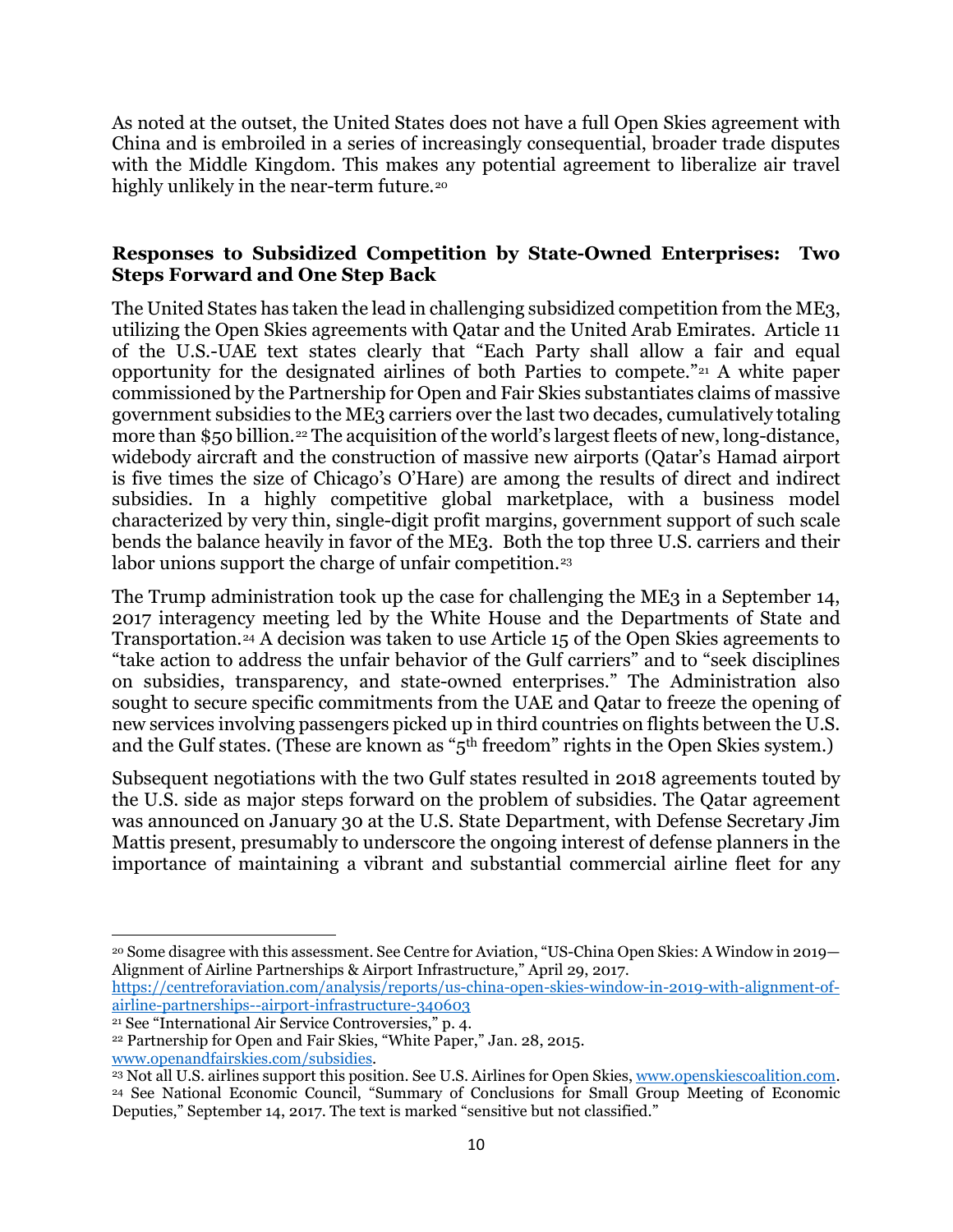future national defense or natural disaster contingencies.[25](#page-13-0) Such high-level participation also signaled the Trump Administration's determination to ensure a fair playing field and preserve good paying jobs which are characteristic of the airline industry in the United States. Under the Qatar agreement, Qatar Airways promised to practice greater transparency in record keeping and reporting (in order to make any subsidies or favorable treatment more apparent) and to forego any new "5th freedom" passenger flights involving the United States. The two carriers covered by the UAE agreement pledged to "open up their accounting books by publishing annual statements 'consistent with international accounting standards.'" There was no formal agreement to freeze "5th freedom" routes with the UAE, but a side letter stating that the UAE carriers had "no current plans" to add more of these flights was also released, and U.S. carriers and the State Department understand this side letter as a binding commitment.[26](#page-13-1)

The European Commission, spurred by its dominant members Germany and France, has also in recent years become concerned about "unfair" competition from Persian Gulf airlines.[27](#page-13-2) Four other EU members supported a formal Commission initiative. The Partnership for Open and Fair Skies' "white paper" was cited in support of the EC decision to investigate competition from the ME3. A study of the allegations was ordered by the Commission but more than two years later that new report has not been completed. It is worth noting that the Europeans also cited potential unfair competition from Chinese, Turkish, and Brazilian state-owned airlines in mandating their review.

It is unclear whether the transparency components of the bilateral agreements negotiated by the United States, along with enhanced scrutiny from the EU, will produce significant reductions in subsidies from the Qatari and UAE governments to their national champion air carriers. It is simply too soon after these accords were finalized for new financial data to have been generated and scrutinized. There has been no apparent cancellation of orders for new wide-body aircraft or any slow-down in airport construction that might be attributable to withdrawal of some level of subsidy or indirect support.

Evidence has already emerged, however, to suggest that Qatar and its national champion carrier may be inclined to creatively evade aspects of their new bilateral commitments. In late 2017, Qatar took a 49 percent, controlling interest in the second-tier and failing Italian airline Meridiana. At the time of purchase the small regional carrier had shrunk to a fleet of just 11 aging aircraft. Qatar Airways' chief executive immediately announced that 20 new 737 MAX planes on order by his firm would supplement the Meridiana fleet. A strategy of growing the airline "to improve connectivity in Italy, other European destinations and to the United States would follow."[28](#page-13-3) With Italy's national champion

l

<span id="page-13-0"></span><sup>25</sup> See Kim Riley, "Open Skies Agreement with Qatar Foretells Strong US Enforcement to Protect Airline Industry," *Transportation Today News,* February 13, 2018.

<span id="page-13-1"></span><sup>26</sup> See Josh Lederman, "US, Emirates Strike Deal Resolving Airline Spat," *AP,* May 11, 2018. <https://apnews.com/e1675afa09074bde9233f95954e44468><br><sup>27</sup> See Ecaterina Casinge. "Committee to Review

<span id="page-13-2"></span><sup>27</sup> See Ecaterina Casinge, "Committee to Review Competition from Gulf-based Airlines." [https://www.euractiv.com/section/competition/news/commission-to-review-competition-from-gulf](https://www.euractiv.com/section/competition/news/commission-to-review-competition-from-gulf-based-airlines/)[based-airlines/,](https://www.euractiv.com/section/competition/news/commission-to-review-competition-from-gulf-based-airlines/) March 17, 2015. See also *Aviation Daily,* "EC Wins Four Open Skies Mandates," December

<span id="page-13-3"></span><sup>7, 2015.</sup> <sup>28</sup> See Alexander Cornwell, "Qatar Airways Expands Airline Investments with Italy's Meridiana, *Reuters,* September 12, 2017. [https://www.reuters.com/article/us-qatar-airways-italy-meridiana/qatar-airways](https://www.reuters.com/article/us-qatar-airways-italy-meridiana/qatar-airways-says-acquires-minority-stake-in-parent-of-italys-meridiana-idUSKCN1C32CC)[says-acquires-minority-stake-in-parent-of-italys-meridiana-idUSKCN1C32CC](https://www.reuters.com/article/us-qatar-airways-italy-meridiana/qatar-airways-says-acquires-minority-stake-in-parent-of-italys-meridiana-idUSKCN1C32CC)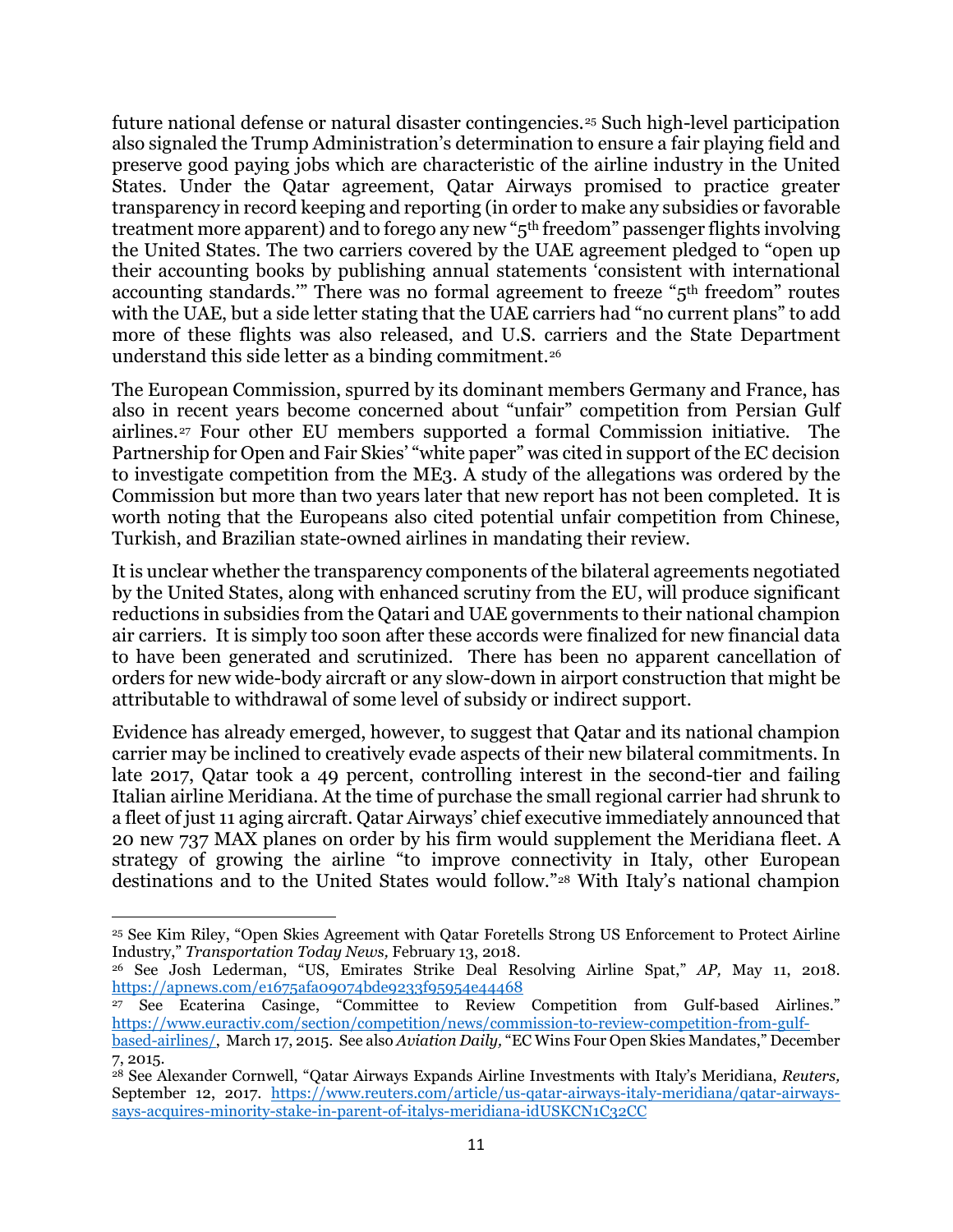Alitalia in bankruptcy, Qatar aims to build its stake in Meridiana, which it quickly rebranded as Air Italy, to become Italy's "real" national carrier. To expand internationally, as many as 30 Boeing 787 Dreamliners and/or Airbus A330 widebody aircraft are planned to be "transferred" to Air Italy's fleet from Qatar Airlines' existing order book.[29](#page-14-0) The financial terms of this aircraft "transfer" are unclear, but no sale prices have been given. And these transactions come at a time when Qatar Airlines is already reporting large operational losses: \$700 million in the 2016-17 fiscal year, and an expected "very large loss" in the current year.<sup>[30](#page-14-1)</sup>

The CEO of Qatar Airways recently noted that if losses continue "we might have to approach our shareholders to inject equity into the company."[31](#page-14-2) It is possible that the new transparency commitment in the 2018 U.S.-Qatar deal will prompt QA executives to detail whether the aircraft transfers are undertaken on anything resembling commercially routine terms and conditions, whether new subsidies will be granted to cover operational losses, and whether any real return is expected on the new capital injections that might be needed. The answers to these questions will have to wait until new financial statements are made available.

Air Italy is now offering regular service to Miami and New York from its new hub in Milan, and seasonal service from other Italian cities to the United States.[32](#page-14-3) Direct flights to the two U.S. east coast hubs from Milan were inaugurated in June of 2018. Such service is certainly contrary to the spirit, if not the letter, of the January agreement on transparency and new "5th freedom" flight connections. In August 2018 Air Italy announced more frequent flights to Miami and new routes to Thailand and India from Milan, consistent with an overall strategy to win traffic from the United States to Asia and an expanding role in two-way U.S.-Italy traffic. "Qatar Airways group CEO Akbar Al Baker told ATW (an air transportation specialist website) that Air Italy should become successful 'in the next three years.' He added: 'We gave them 20 brand new 737 MAX and 30 787s initially. Then we can deploy bigger aircraft like 777s and A350s.'"[33](#page-14-4) Such language does not suggest any backtracking from the carrier's traditional expansion plans. It is perhaps disingenuous to use what he calls "Italy's national carrier" to sustain this strategy, but as a purely political matter Qatar may be seeking to head off European action on subsidized service while finding a means to work around the January agreement. The U.S., ideally with support from the EU, should at a minimum enforce the transparency requirements of the January agreement to determine if the new Air Italy service is subsidized.

<span id="page-14-0"></span><sup>29</sup> See Alexander Cornwell, "Qatar Airways Expects Meridiana to be Italy's 'real' National Carrier." *Reuters,*  September 30, 2017.

[https://www.reuters.com/article/us-qatar-airways-meridiana/qatar-airways-expects-meridiana-to-be-](https://www.reuters.com/article/us-qatar-airways-meridiana/qatar-airways-expects-meridiana-to-be-italys-real-national-carrier-idUSKCN1C50NT)

<span id="page-14-1"></span><sup>&</sup>lt;sup>30</sup> See Victoria Bryan, "Qatar Airways to Report Very Large Loss for Current Fiscal Year: CEO." *Reuters,* March 7, 2018. See also, Victoria Bryan and Tim Helper, "Qatar Airways Could Face 2<sup>nd</sup> Straight Annual Loss Amid Gulf Crisis." *Reuters,* June 4, 2018. [https://www.reuters.com/article/us-airlines-iata-qatar](https://www.reuters.com/article/us-airlines-iata-qatar-airways/qatar-airways-could-face-second-year-of-losses-due-to-gulf-crisis-ceo-idUSKCN1J10D8)[airways/qatar-airways-could-face-second-year-of-losses-due-to-gulf-crisis-ceo-idUSKCN1J10D8](https://www.reuters.com/article/us-airlines-iata-qatar-airways/qatar-airways-could-face-second-year-of-losses-due-to-gulf-crisis-ceo-idUSKCN1J10D8) 31 Ibid.

<span id="page-14-4"></span><span id="page-14-3"></span><span id="page-14-2"></span><sup>32</sup> See Air Italy website: [www.airitaly.com/en-us.](http://www.airitaly.com/en-us) 33See Kurt Hoffman, "Air Italy Increases Frequencies on Long-haul Routes," *ATW online,* August 8, 2018. www.atwonline.com/airports-routes/air-italy-increases -frequencies-long-haul-routes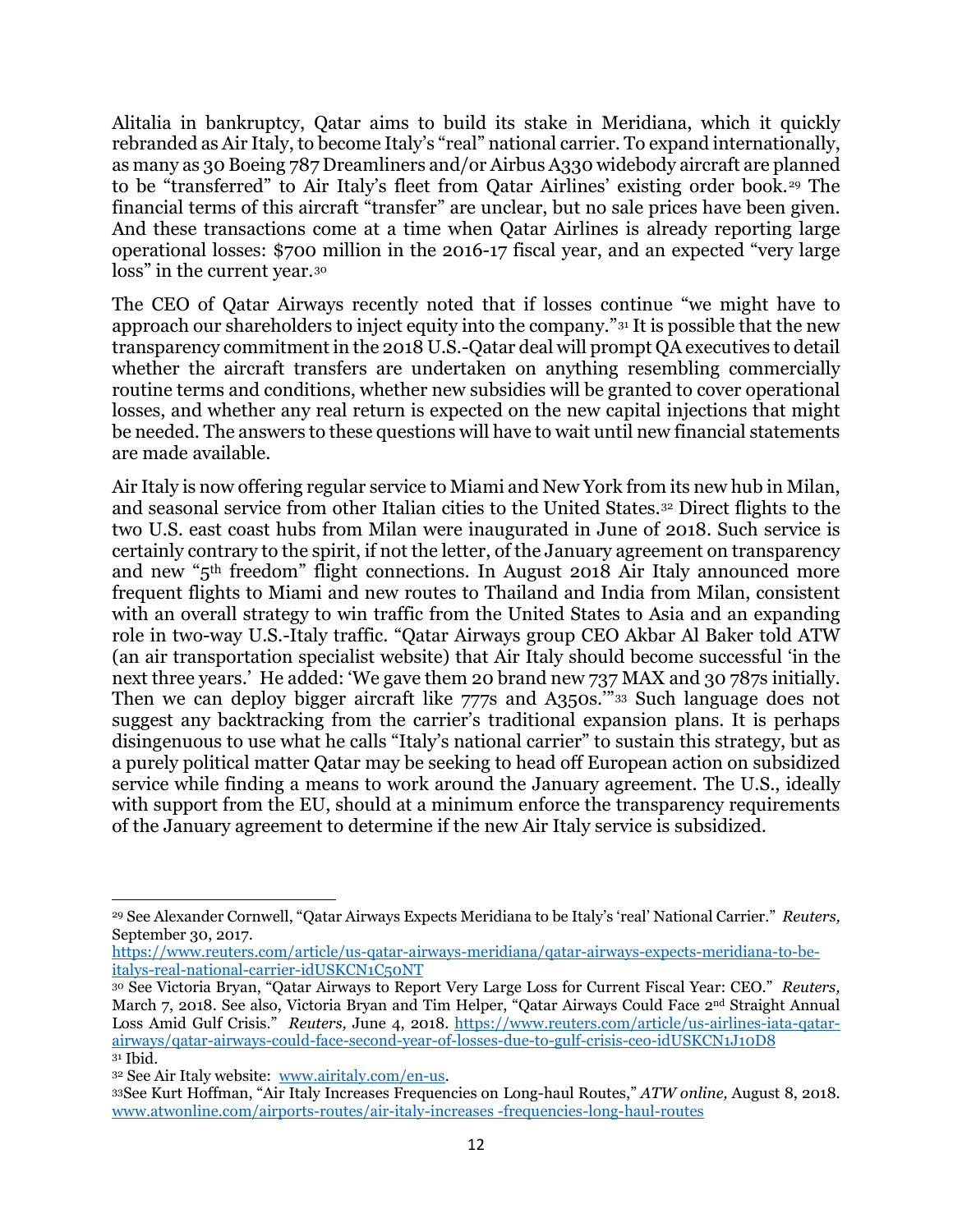#### **Conclusions: More Work and Vigilance Needed by U.S. and Allies**

There are some who question the value to consumers—or to the U.S. economy as a whole of complaints about subsidization and unfair competition from state-owned airlines. Market purists argue that subsidized competition may be inefficient and ultimately selfdefeating, but we should enjoy it while we can, since it tends to lower prices for airline customers and gives large traditional carriers additional incentives to improve service.[34](#page-15-0) In this view of things, the ME3 are taking market share simply because they currently offer a superior product at a lower cost. It is only political miscalculations and internal disagreements among the Gulf states and their carriers, according to one proponent of these arguments, that has clouded the ME3's deserved success and prevented them from mounting a more effective, united response to their critics.[35](#page-15-1) Moreover, some U.S. airlines—generally those with closer ties to the ME3 like Jet Blue and air cargo operators UPS and FedEx—are wary of pushing too hard on the subject of subsidies for fear that the clear and substantial broader gains derived from the Open Skies regime might thus be jeopardized. (Though these U.S. carriers, too, appear to be comfortable with the 2018 transparency agreements between the United States and the Gulf states.[36\)](#page-15-2)

Nonetheless, it is hard to ignore the evidence for substantial government support and subsidies to the ME3 and the reality that market-oriented carriers in the United States, Europe, and elsewhere have lost market share at least partly as a result. The rise of China as an economic superpower in strategic competition with the West and its allies has also concentrated attention on the proliferation of subsidized SOEs, the commercial threat they pose to private firms, and the political threat Chinese economic ambitions pose to industrialized democracies in general.[37](#page-15-3) This threat clearly extends to commercial aviation, as political influence is especially important in an industry with a history of "national champion" airlines and close coordination with national security interests. Not only the United States and Europe, but Australia, Japan, Hong Kong, Malaysia, and others are becoming ever more aware of the economic and political challenges posed by state-owned firms in China as well as the Gulf states.[38](#page-15-4)

Given these concerns, encouraged by populist pushback against job losses and other economic disruptions attributed to globalization, American and allied political leaders are likely to intensify their efforts to combat the worst effects of subsidized foreign enterprises. In a 2018 conference at Hudson Institute on Open Skies, former Congressional Budget Office Director Douglas Holtz-Eakin responded to a question about a possible U.S.-China Open Skies with an analogy to the Cold War: "We knitted together

<span id="page-15-0"></span><sup>34</sup> For example, see Ashley Nunes, "Government Airline Subsidies … So What?" *Forbes,* November 17, 2016. [https://www.forbes.com/sites/realspin/2016/11/17/government-airline-subsidies-so](https://www.forbes.com/sites/realspin/2016/11/17/government-airline-subsidies-so-what/%2358396e411f5f)[what/#58396e411f5f](https://www.forbes.com/sites/realspin/2016/11/17/government-airline-subsidies-so-what/%2358396e411f5f)*.* 

<span id="page-15-1"></span><sup>35</sup> See Adel Abdel Ghafar and Andrew Leber, "The Gulf's Airlines are Winning on Product but Losing at Politics." (Washington: Brookings Institution), *Markaz,* July 26, 2017.

<span id="page-15-2"></span>

<span id="page-15-3"></span><sup>&</sup>lt;sup>37</sup> For example, see Thorsten Benner et. al, "Authoritarian Advance: Responding to China's Growing Political Influence in Europe," (Berlin, Merics and GPPI, 2018). [http://www.gppi.net/publications/rising](http://www.gppi.net/publications/rising-powers/article/authoritarian-advance-responding-to-chinas-growing-political-influence-in-europe/?L=0%27..%27A%3D0&cHash=6fe0152c8a7683fd9de1a340240edc95)[powers/article/authoritarian-advance-responding-to-chinas-growing-political-influence-in](http://www.gppi.net/publications/rising-powers/article/authoritarian-advance-responding-to-chinas-growing-political-influence-in-europe/?L=0%27..%27A%3D0&cHash=6fe0152c8a7683fd9de1a340240edc95)[europe/?L=0%27..%27A%3D0&cHash=6fe0152c8a7683fd9de1a340240edc95](http://www.gppi.net/publications/rising-powers/article/authoritarian-advance-responding-to-chinas-growing-political-influence-in-europe/?L=0%27..%27A%3D0&cHash=6fe0152c8a7683fd9de1a340240edc95)

<span id="page-15-4"></span><sup>38 &</sup>quot;Chinese Carriers Are the New Disrupters in Air Travel," op. cit.